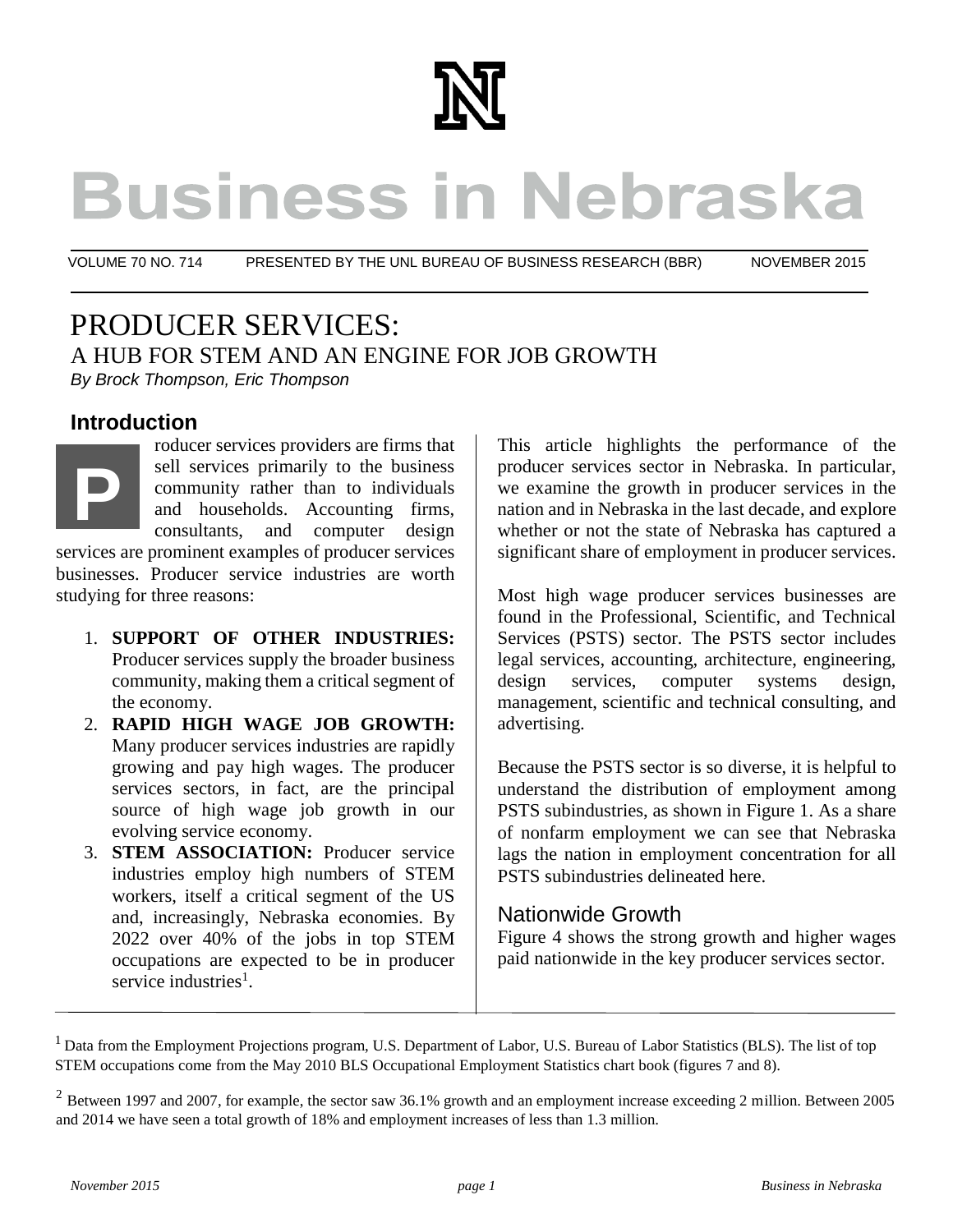Though the PSTS growth of the last decade (in real and percentage terms) was dampened during the Great Recession<sup>2</sup>, expansion of PSTS industries continues in the US. Between 2005 and 2014 the nearly 19% growth rate of the Professional, Scientific and Technical Services sector was exceeded only by

the rapidly expanding Mining and Logging and Education and Health Services sectors.

PSTS growth in terms of market share was similarly impressive relative to other sectors, outmatched only by the Education and Health Services and Leisure and Hospitality sectors (Figures 2 and 3).





Source: CES, US Bureau of Labor Statistics









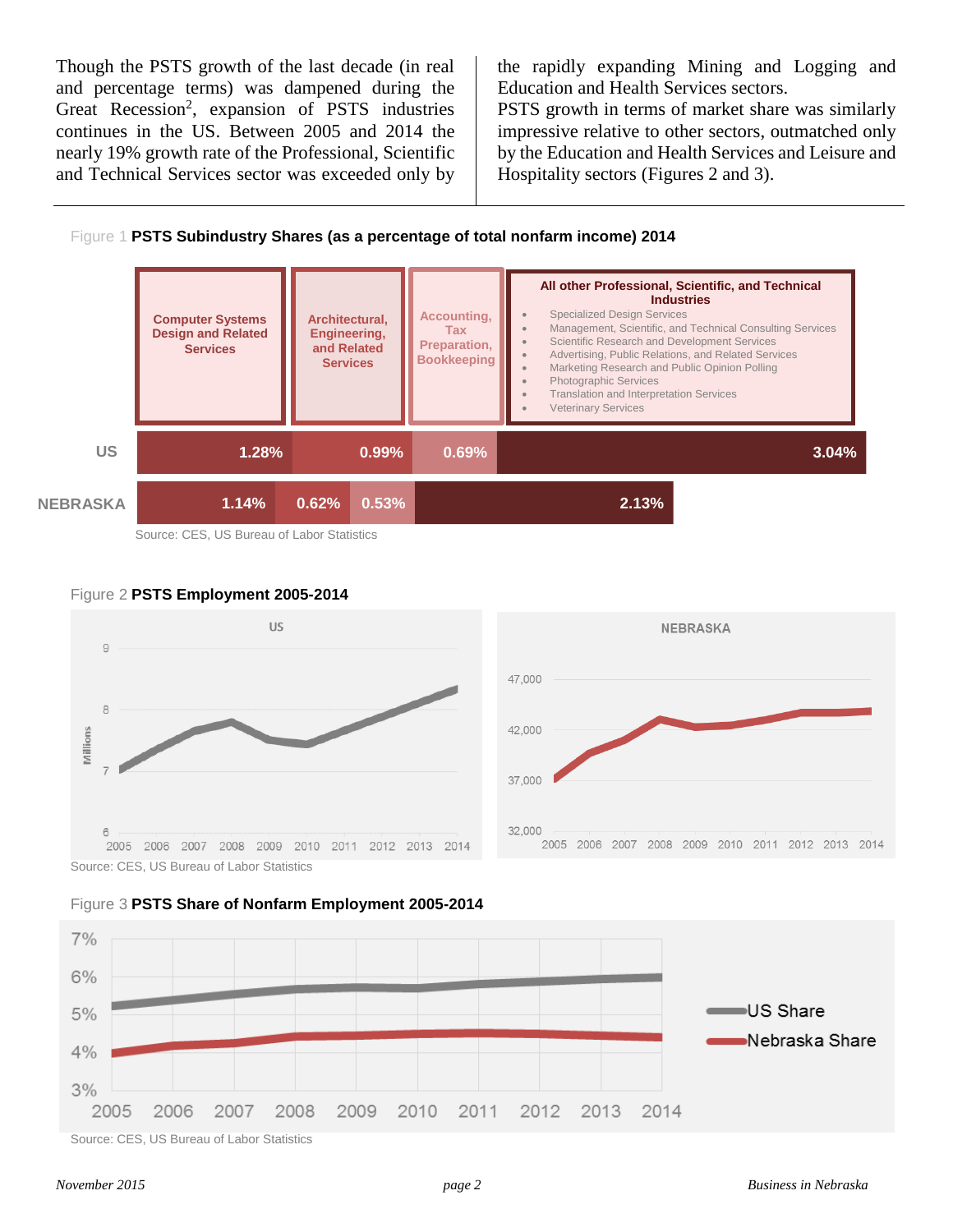#### Figure 4 **US Industries 2005-2014**

| Industry                                   | 2005 Employment<br>(thousands) | 2014 Employment<br>(thousands) | $95 - 14%$<br><b>Employment</b><br>Growth | $10-14%$<br><b>Employment</b><br>Growth | <b>Mean Weekly Wage</b><br>$2014*$ |
|--------------------------------------------|--------------------------------|--------------------------------|-------------------------------------------|-----------------------------------------|------------------------------------|
| Mining and Logging                         | 628                            | 896                            | 43%                                       | 27%                                     | \$1,897**                          |
| <b>Education and Health Services</b>       | 17630                          | 21475                          | 22%                                       | 8%                                      | \$893                              |
| <b>Professional and Technical Services</b> | 7024.6                         | 8347.5                         | 19%                                       | 12%                                     | \$1,658                            |
| Leisure and Hospitality                    | 12816                          | 14710                          | 15%                                       | 13%                                     | \$410                              |
| Transportation and Warehousing             | 4360.9                         | 4640.4                         | 6%                                        | 11%                                     | \$971                              |
| Administrative and Waste Services          | 8170.2                         | 8579.2                         | 5%                                        | 16%                                     | \$691                              |
| <b>Total Nonfarm</b>                       | 134005                         | 139042                         | 4%                                        | 7%                                      | \$988                              |
| <b>Other Services</b>                      | 5395                           | 5573                           | 3%                                        | 5%                                      | \$654                              |
| Wholesale Trade                            | 5764.4                         | 5826                           | 1%                                        | 7%                                      | \$1,366***                         |
| <b>Retail Trade</b>                        | 15279.6                        | 15364.3                        | 1%                                        | 6%                                      | \$553                              |
| Government                                 | 21804                          | 21863                          | $0\%$                                     | $-3%$                                   | \$1,131                            |
| <b>Utilities</b>                           | 554                            | 552.9                          | $0\%$                                     | $0\%$                                   | \$1,705****                        |
| <b>Financial Activities</b>                | 8197                           | 7979                           | $-3%$                                     | 4%                                      | \$1,636                            |
| Information                                | 3061                           | 2740                           | $-10%$                                    | 1%                                      | \$1,690                            |
| Manufacturing                              | 14227                          | 12188                          | $-14%$                                    | 6%                                      | \$1,212                            |
| Construction                               | 7336                           | 6138                           | $-16%$                                    | 11%                                     | \$1,055                            |

\*Most wage data is preliminary

\*\*Employment data for local government operations not disclosed

\*\*\*Employment data for state and federal government operations unavailable / undisclosed

\*\*\*\*Employment data for state government operations not disclosed

Employment Source: CES, Bureau of Labor Statistics

Wage Source: QCEW,US Bureau of Labor Statistics

In 2014 the Professional, Scientific, and Technical Services sector paid the third highest mean wage among BLS supersectors at around \$1,700 per week. These wages were paid to workers in a variety of high skill occupations including lawyers, accountants and tax preparers, engineers, computer programmers, technical consultants, veterinarians, and scientific researchers, just to name a few.

A natural question is: where are these higher paying jobs being created? As it turns out, many of the producer services businesses in the Professional, Scientific, and Technical Services sectors are concentrated in larger cities. This can be seen in Figure 5, which shows how major cities in the United States compare in terms of the share of 2014 employment in the PSTS sector. Washington, D.C. is a city that stands out as having the greatest share of employment in the Professional and Technical Services sector at 15.3%. All of these major cities, except for Phoenix, exhibit greater shares of employment in the Professional and Technical Services sector than the national average of 6.0%. Clearly, the PSTS sector concentrates in large metropolitan areas.

#### Figure 5 **Major US Regions PSTS Share of Employment**

| Major                    |                                  |
|--------------------------|----------------------------------|
| <b>Metropolitan Area</b> | <b>PSTS Concentration (2014)</b> |
| Phoenix                  | 5.4%                             |
| Dallas                   | 6.8%                             |
| Los Angeles              | 7.0%                             |
| Houston                  | 7.4%                             |
| Philadelphia             | 7.8%                             |
| Atlanta                  | 8.0%                             |
| Detroit                  | 9.8%                             |
| Washington D.C.          | 15.3%                            |

Source: CES, US Bureau of Labor Statistics

# Producer Services in Nebraska

Nebraska does not have cities as large as those featured in Figure 5. This raises the question: are producer services as large a part of the economy in Nebraska as nationwide? The answer can be found in Figure 6, which compares the share of employment by industry sectors for the state of Nebraska.

Both in Nebraska and nationwide, the largest share of employment is in the Government sector. Further, the share of jobs in Retail Trade, and Education and Health Services also is similar.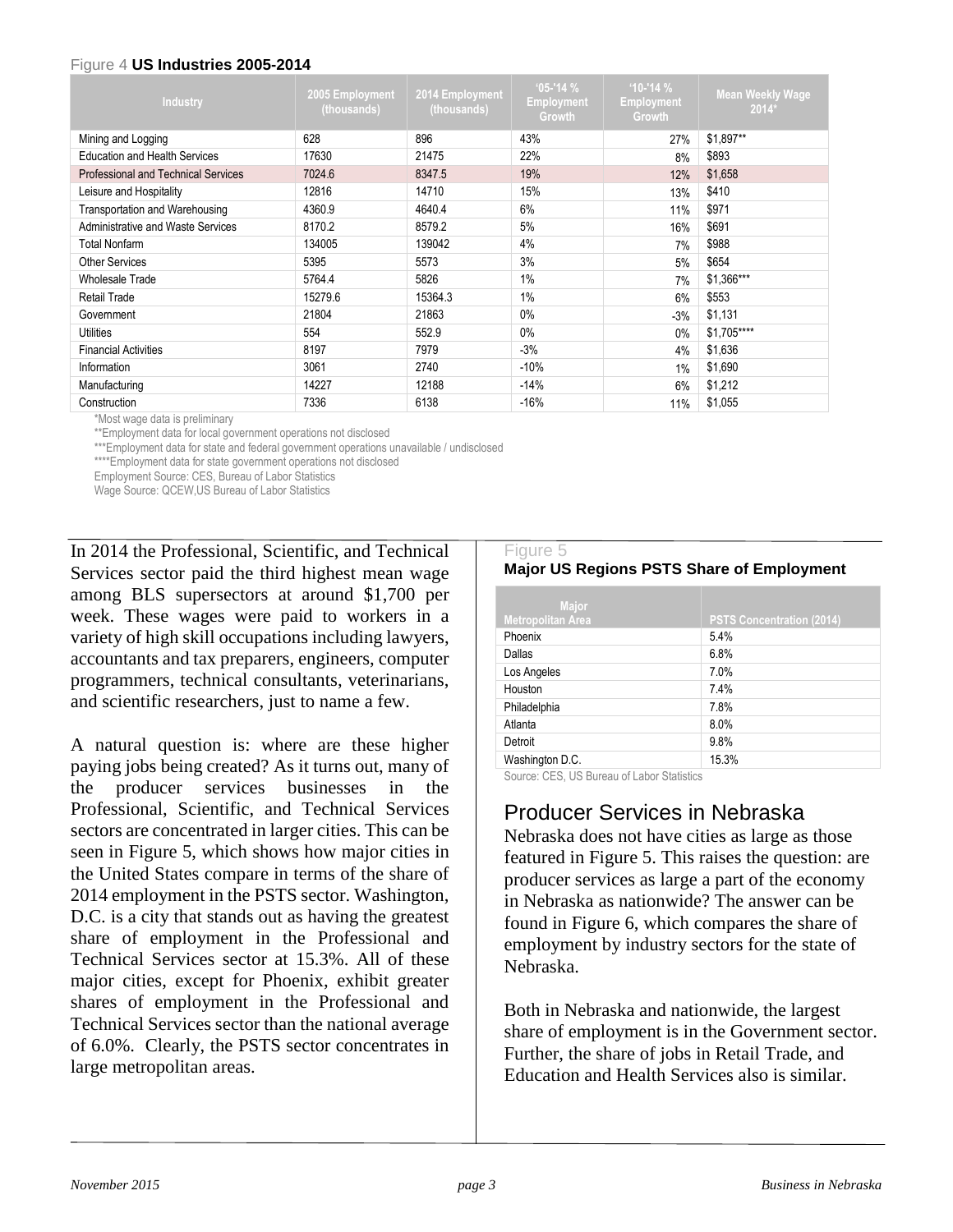Nebraska even had a higher share of jobs in Financial Activities and Manufacturing. But, there is a lower share of employment in the Professional and Technical Services sector (4.4%) in Nebraska than nationwide (6.0%).The PSTS sector is a smaller share of the Nebraska economy.

However, as seen in Figure 7, there was rapid growth in Professional, Scientific, and Technical Services in Nebraska between 2005 and 2014. Employment grew by 18%. This is just below the national growth PSTS growth rate, 19%. The PSTS sector also paid the second highest weekly wages among BLS supersectors in Nebraska in 2014.

#### Figure 1 **US / Nebraska Industry Employment Shares (2014)**

| Industry                                   | <b>US</b> | <b>Nebraska</b> |
|--------------------------------------------|-----------|-----------------|
| Government                                 | 16%       | 17%             |
| <b>Education and Health Services</b>       | 15%       | 15%             |
| <b>Retail Trade</b>                        | 11%       | 11%             |
| Manufacturing                              | 9%        | 10%             |
| Leisure and Hospitality                    | 11%       | 9%              |
| <b>Financial Activities</b>                | 6%        | 7%              |
| Transportation and Warehousing             | 3%        | 5%              |
| Administrative and Waste Services          | 6%        | 5%              |
| Construction                               | 4%        | 5%              |
| <b>Professional and Technical Services</b> | 6%        | 4%              |
| <b>Wholesale Trade</b>                     | 4%        | 4%              |
| <b>Other Services</b>                      | 4%        | 4%              |
| Information                                | 2%        | 2%              |
| Utilities                                  | $0\%$     | $0\%$           |
| Mining and Logging                         | 1%        | $0\%$           |
|                                            |           |                 |

Source: CES, US Bureau of Labor Statistics

#### Figure 7 **Nebraska Industries 2005-2014**

| <b>Industry</b>                                                                                                                | 2005<br>Employment<br>(thousands) | 2014<br><b>Employment</b><br>(thousands) | $05 - 14%$<br><b>Growth</b>                                                                                               | $1.10 - 14$ %<br>Growth | <b>Mean Weekly Wage</b><br>$2014*$                                                                                         | <b>Percent of</b><br><b>National Wage</b> |
|--------------------------------------------------------------------------------------------------------------------------------|-----------------------------------|------------------------------------------|---------------------------------------------------------------------------------------------------------------------------|-------------------------|----------------------------------------------------------------------------------------------------------------------------|-------------------------------------------|
| <b>Professional and Technical Services</b>                                                                                     | 37.2                              | 43.9                                     | 18%                                                                                                                       | 3%                      | \$1,258                                                                                                                    | 76%                                       |
| <b>Education and Health Services</b>                                                                                           | 127.4                             | 148.4                                    | 16%                                                                                                                       | 5%                      | \$832                                                                                                                      | 93%                                       |
| <b>Financial Activities</b>                                                                                                    | 64.5                              | 72.5                                     | 12%                                                                                                                       | 5%                      | \$1,180                                                                                                                    | 72%                                       |
| Leisure and Hospitality                                                                                                        | 79.3                              | 87.1                                     | 10%                                                                                                                       | 8%                      | \$300                                                                                                                      | 73%                                       |
| <b>Administrative and Waste Services</b>                                                                                       | 45.1                              | 48.6                                     | 8%                                                                                                                        | 17%                     | \$681                                                                                                                      | 99%                                       |
| <b>Other Services</b>                                                                                                          | 34.4                              | 36.9                                     | 7%                                                                                                                        | $0\%$                   | \$591                                                                                                                      | 90%                                       |
| <b>Total Nonfarm</b>                                                                                                           | 934                               | 993.3                                    | 6%                                                                                                                        | 5%                      | \$849                                                                                                                      | 86%                                       |
| Government                                                                                                                     | 161                               | 170.5                                    | 6%                                                                                                                        | 1%                      | \$906                                                                                                                      | 80%                                       |
| Wholesale Trade                                                                                                                | 40.6                              | 42.7                                     | 5%                                                                                                                        | 5%                      | \$1,177                                                                                                                    | 86%                                       |
| Transportation and Warehousing                                                                                                 | 50.6                              | 52                                       | 3%                                                                                                                        | 5%                      | \$857                                                                                                                      | 88%                                       |
| Retail Trade                                                                                                                   | 107.2                             | 107.9                                    | 1%                                                                                                                        | 4%                      | \$507                                                                                                                      | 92%                                       |
| Construction                                                                                                                   | 46.5                              | 45.8                                     | $-2%$                                                                                                                     | 10%                     | \$941                                                                                                                      | 89%                                       |
| Manufacturing                                                                                                                  | 101.3                             | 97.3                                     | $-4%$                                                                                                                     | 6%                      | \$943                                                                                                                      | 78%                                       |
| Mining and Logging                                                                                                             | 1.3                               | 1.2                                      | $-8%$                                                                                                                     | 33%                     | Not Available                                                                                                              | Not Available                             |
| Information                                                                                                                    | 20.2                              | 17.1                                     | $-15%$                                                                                                                    | $1\%$                   | \$1,145                                                                                                                    | 68%                                       |
| <b>Utilities</b><br>φλιβισμένου στο Γραμματού του στο Ρουλού στο το Πατοστο αΡουλικά με δυο λιμβουλοί επίστε το στην Γ.Ρ. λουσ | 1.7                               | 1.2                                      | $-29%$<br>$\mathcal{L}(\mathbf{I}, \mathbf{A}, \mathbf{I}, \mathbf{A}) = \mathcal{L}(\mathbf{A}, \mathbf{A}, \mathbf{A})$ | $-25%$<br>OOED.         | \$1,715<br>. A shi Mare should make a shared with make the model of the Mare of the Mare of the Mare of the Mare of the Ma | 101%                                      |

\*Most wage figures are preliminary; all are adjusted for Nebraska's cost of living with 1st Quarter 2015 data from C2ER via Missouri Economic Research and Information Center Employment Source: CES, US Bureau of Labor Statistics (BLS) Wage Source: QCEW, US BLS

# Producer Services in Nebraska Cities

Nebraska has had solid growth in the highgrowth, high-wage producer services sectors. This is a sign of strength for the Nebraska economy. The state, however, did have relatively few jobs in the Professional, Scientific, and Technical Services sector. This presumably occurs because Nebraska has a large non-metropolitan population and mid-size rather than large cities.

This expectation is verified in [Figure 8](#page-4-0) Lincoln [Comparison Cities,](#page-4-0) which compare sector growth in both Lincoln and Omaha to a set of peer cities. The peer cities were chosen based upon similar characteristics of population and geographic location. 3 In addition, Lincoln and Omaha's PSTS industries were compared with those in a slate of aspirational cities, which, while more developed

 $3$  "Peer" and "aspirational" cities for Omaha and Lincoln were selected largely from studies produced by the Nebraska Bureau of Business Research for the Greater Omaha and Lincoln Chambers of Commerce. Notably, a different selection of peer regions may show the Nebraska metros in a different light.